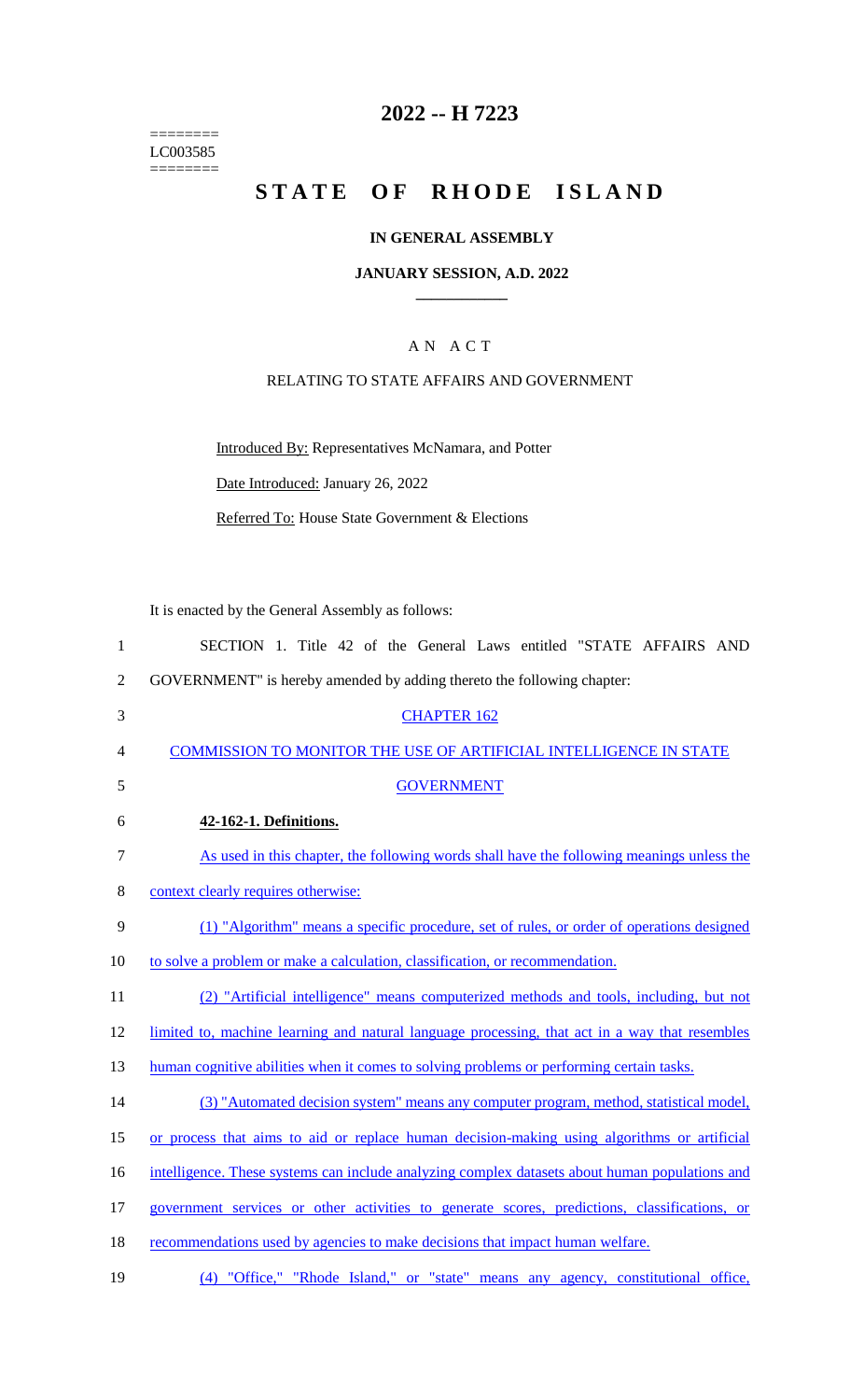- 1 department, board, commission, bureau, division or authority of the State of Rhode Island, or of
- 2 any political subdivision thereof, or of any authority established by the general assembly to serve
- a public purpose.
- (5) "Source code" means the structure of a computer program that can be read and understood by people.
- (6) "Training data" means the data used to inform the development of an automated decision system and the decisions or recommendations it generates.
- 

### **42-162-2. Commission established.**

- (a) There is hereby established within the department of administration a permanent commission to monitor the use of artificial intelligence in state government, for the purpose of
- 11 continuously studying, monitoring, and making recommendations relative to the use by the state of
- 12 automated decision systems that may affect human welfare, including, but not limited to, the legal
- 13 rights and privileges of individuals.
- (b) In carrying out its work, the commission shall examine the following on an ongoing
- basis:
- 16 (1) A complete and specific survey of all uses of automated decision systems by the State
- 17 of Rhode Island and the purposes for which such systems are used;
- (2) The principles, policies, and guidelines adopted by specific Rhode Island offices to 19 inform the procurement, evaluation, and use of automated decision systems, the procedures by which such principles, policies, and guidelines are adopted, and any gaps in such principles, 21 policies, and guidelines;
- (3) The training specific Rhode Island offices provide to individuals using automated decision systems, the procedures for enforcing the principles, policies, and guidelines regarding 24 their use, and any gaps in training or enforcement;
- (4) The manner by which Rhode Island offices validate and test the automated decision 26 systems they use, and the manner by which they evaluate those systems on an ongoing basis,
- specifying the training data, input data, systems analysis, studies, vendor or community
- 
- engagement, third parties, or other methods used in such validation, testing, and evaluation;
- (5) Matters related to the transparency, explicability, auditability, and accountability of automated decision systems, including information about their structure; the processes guiding their procurement, implementation and review; whether they can be audited externally and
- independently; and the people who operate such systems and the training they receive;
- (6) The manner and extent to which Rhode Island offices make the automated decision
- systems they use available to external review, and any existing policies, laws, procedures, or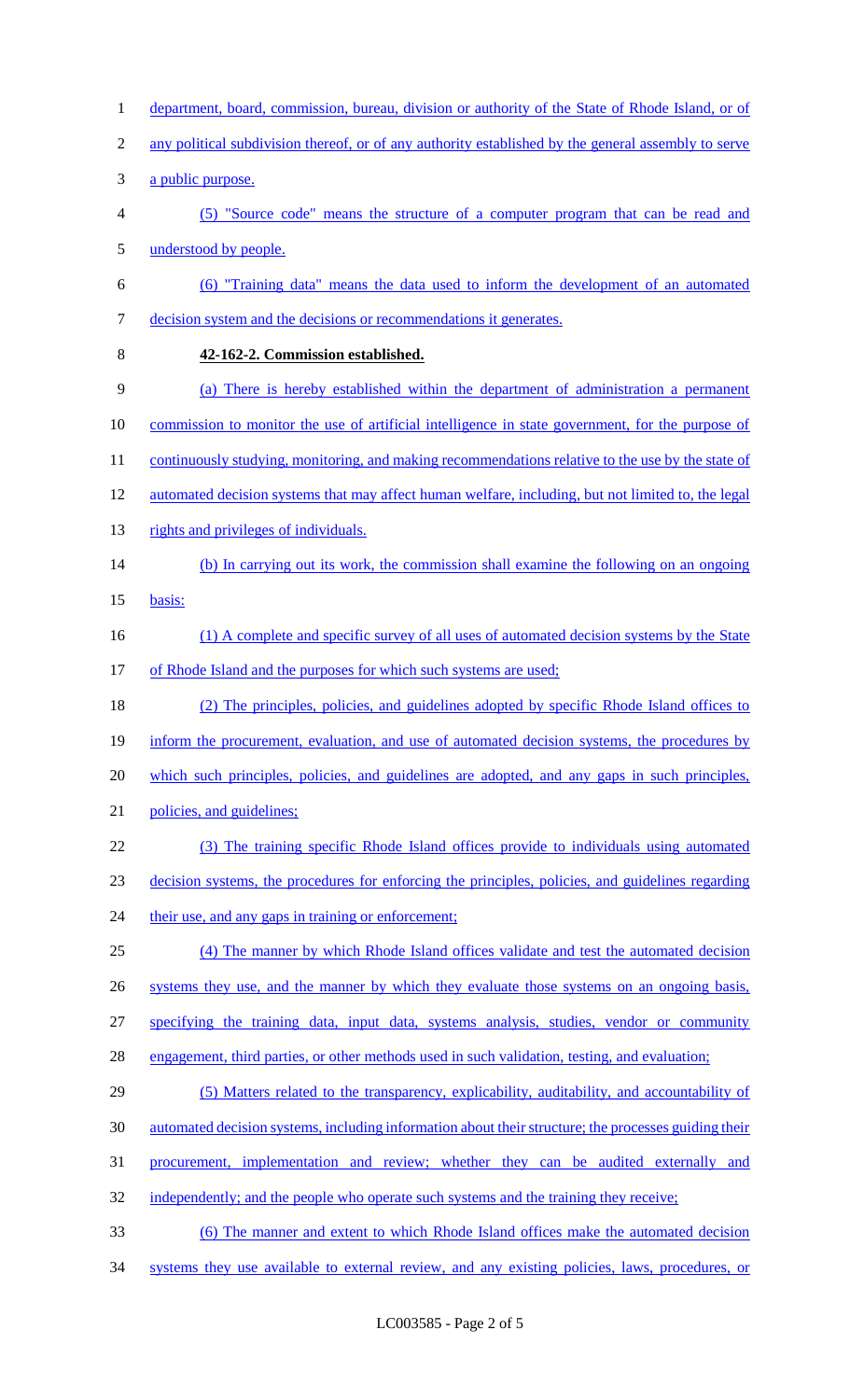- guidelines that may limit external access to data or technical information that is necessary for
- audits, evaluation, or validation of such systems;
- (7) The due process rights of individuals directly affected by automated decision systems,
- and the public disclosure and transparency procedures necessary to ensure such individuals are
- aware of the use of the systems and understand their related due process rights;
- (8) Uses of automated decision systems that directly or indirectly result in disparate
- outcomes for individuals or communities based on age, race, creed, color, religion, national origin,
- gender, disability, sexual orientation, marital status, veteran status, receipt of public assistance,
- economic status, location of residence, or citizenship status;
- (9) Technical, legal, or policy controls to improve the just and equitable use of automated 11 decision systems and mitigate any disparate impacts deriving from their use, including best 12 practices and policies developed through research and academia or in other states and jurisdictions; (10) Matters related to data sources, data sharing agreements, data security provisions,
- compliance with data protection laws and regulations, and all other issues related to how data is
- protected, used, and shared by agencies using automated decision systems;
- 16 (11) Matters related to automated decision systems and intellectual property, such as the existence of non-disclosure agreements, trade secrets claims, and other proprietary interests, and
- the impacts of intellectual property considerations on transparency, explicability, auditability,
- 19 accountability, and due process; and
- 20 (12) Any other opportunities and risks associated with the use of automated decision
- systems by Rhode Island offices.
- **42-162-3. Composition.**
- (a) The commission shall consist of the secretary of commerce, or designee; the director of 24 the department of administration, or designee, who shall be the chairperson of the commission; the director of the department of business regulation, or designee; the chief justice of the state supreme 26 court or designee; the attorney general or designee; the director of the department of children, youth, and families, or designee; the secretary of the executive office of health and human services,
- or designee; the Rhode Island public defender, or designee; the president of the Rhode Island Bar
- Association or designee; four (4) representatives from academic institutions in the state who shall
- be experts in:
- (1) Artificial intelligence and machine learning;
- (2) Data science and information policy;
- (3) Social implications of artificial intelligence and technology; or
- (4) Technology and the law, to be appointed by the governor, after consulting with the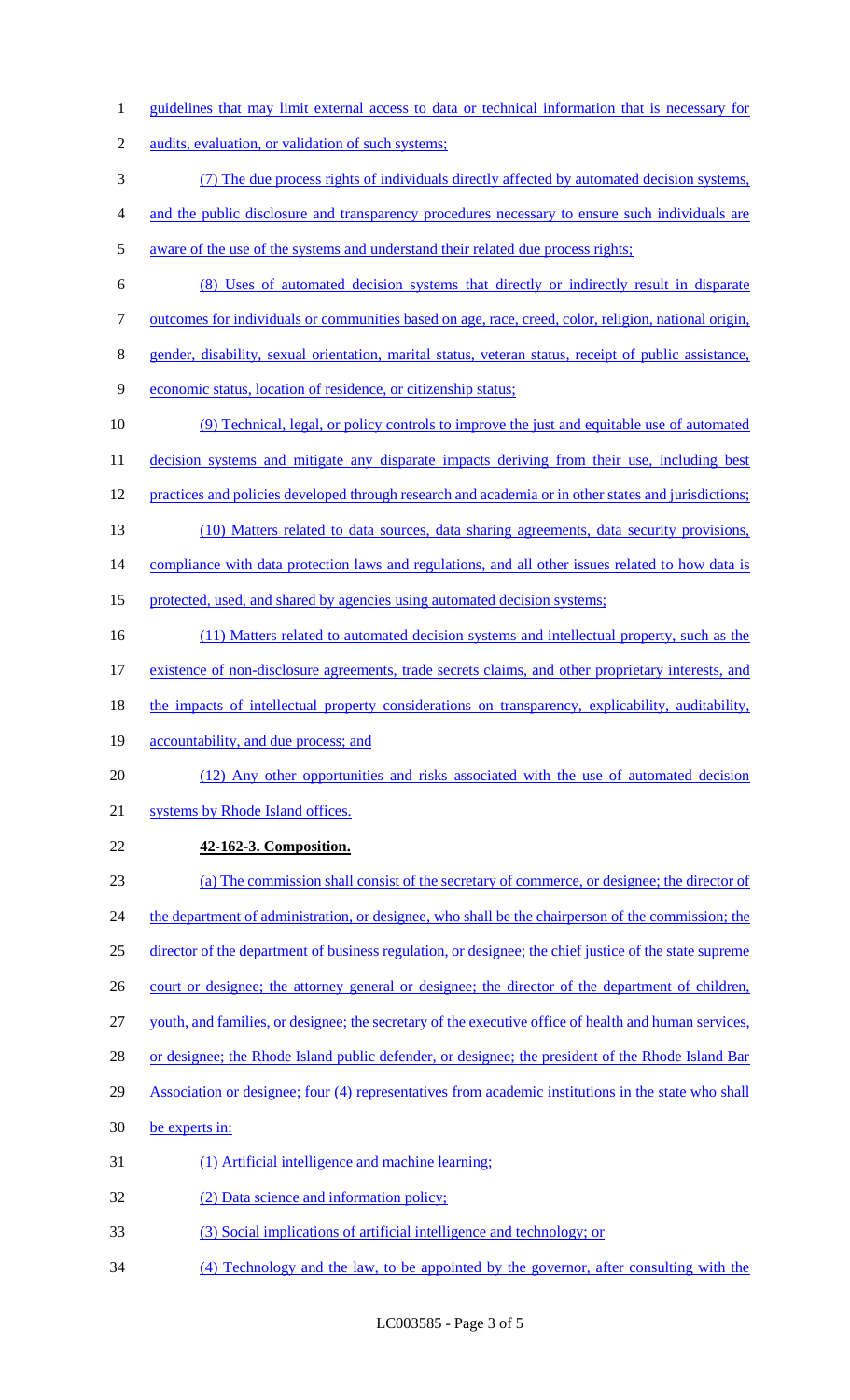1 commissioner of post-secondary education; the commissioner of elementary and secondary

2 education, or designee; and one representative to be appointed by the board of education;

3 (b) Members of the commission shall be appointed within forty-five (45) days of the 4 effective date of this chapter. The commission shall meet at the call of the chair based on the 5 commission's workload but not fewer than six (6) times per calendar year. Members who are 6 secretaries, directors, elected officials, commissioners, and members of the judiciary, as well as the 7 president of the Rhode Island Bar Association and the public defender, shall serve for so long as 8 they hold their position. All other members shall be appointed for a term of three (3) years, which 9 appointments may be renewed. 10 **42-162-4. Annual report.**  11 The commission shall submit an annual report by December 31 of each year to the governor 12 and to the clerks of the house of representatives and the senate. The report will be a public record 13 and it shall include, but not be limited to, a description of the commission's activities and any 14 community engagement undertaken by the commission, the commission's findings, and any 15 recommendations for regulatory or legislative action, including recommendations about areas 16 where Rhode Island offices ought to use and not to use automated decision systems, with a timeline 17 for implementation, cost estimates and finance mechanisms. The report shall also detail the extent 18 of algorithmic decision-making used by the State of Rhode Island and the progress made toward 19 implementing any previous recommendations issued by the commission. 20 SECTION 2. This act shall take effect upon passage.

======== LC003585 ========